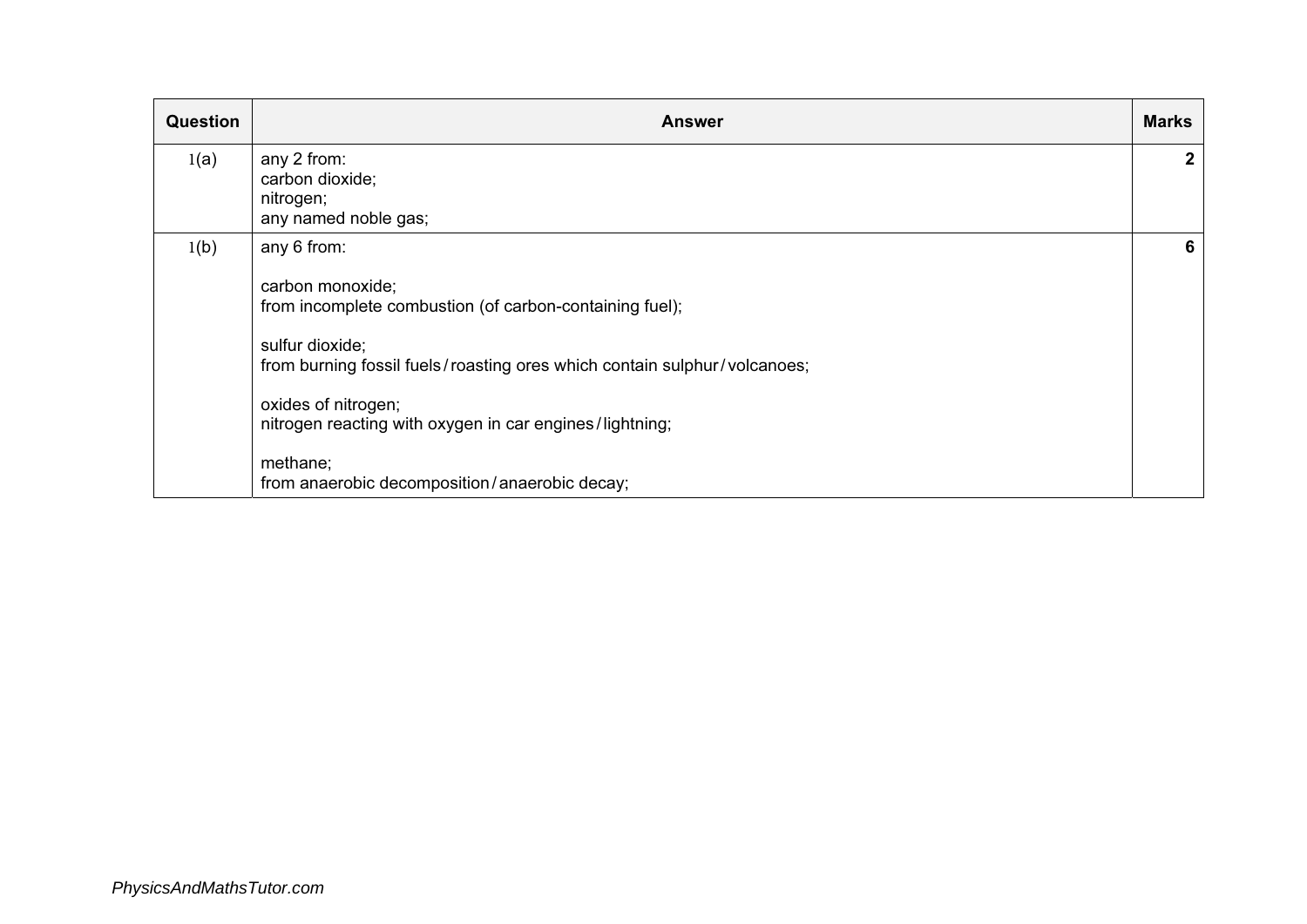| Question | <b>Answer</b>                                                                                                                          | <b>Marks</b> |                |
|----------|----------------------------------------------------------------------------------------------------------------------------------------|--------------|----------------|
| 2(a)(i)  | more than enough to react (with all the hydrocarbon);<br><b>OR</b>                                                                     |              | 1              |
|          | (some) oxygen remaining;                                                                                                               |              |                |
| a)(ii)   | $cm3$ ;                                                                                                                                |              | 1              |
| (a)(iii) | 2:15:10;                                                                                                                               |              | 1              |
| (a)(iv)  | 2:15:10:10;<br>$C_5H_{10}$ ;                                                                                                           |              | $\mathbf{2}$   |
| $(b)$ i) | $7H_{16}$ ;                                                                                                                            |              |                |
| (b)(ii)  | contains a double bond/triple bond/multiple bond;<br><b>OR</b><br>not all bonds are single bonds;                                      |              | 1              |
| (b)(iii) | test: aqueous bromine/bromine (water)/Br <sub>2</sub> ;<br>result: (orange/yellow/brown) to colourless/decolourised/colour disappears; |              | $\mathbf{2}$   |
| 2(c)(i)  | add                                                                                                                                    |              | 1              |
| (c)(ii)  | (kg);                                                                                                                                  |              | 1              |
| (c)(iii) | propene: CH <sub>2</sub> ;<br>polypropene: CH <sub>2</sub> ;                                                                           |              | $\overline{2}$ |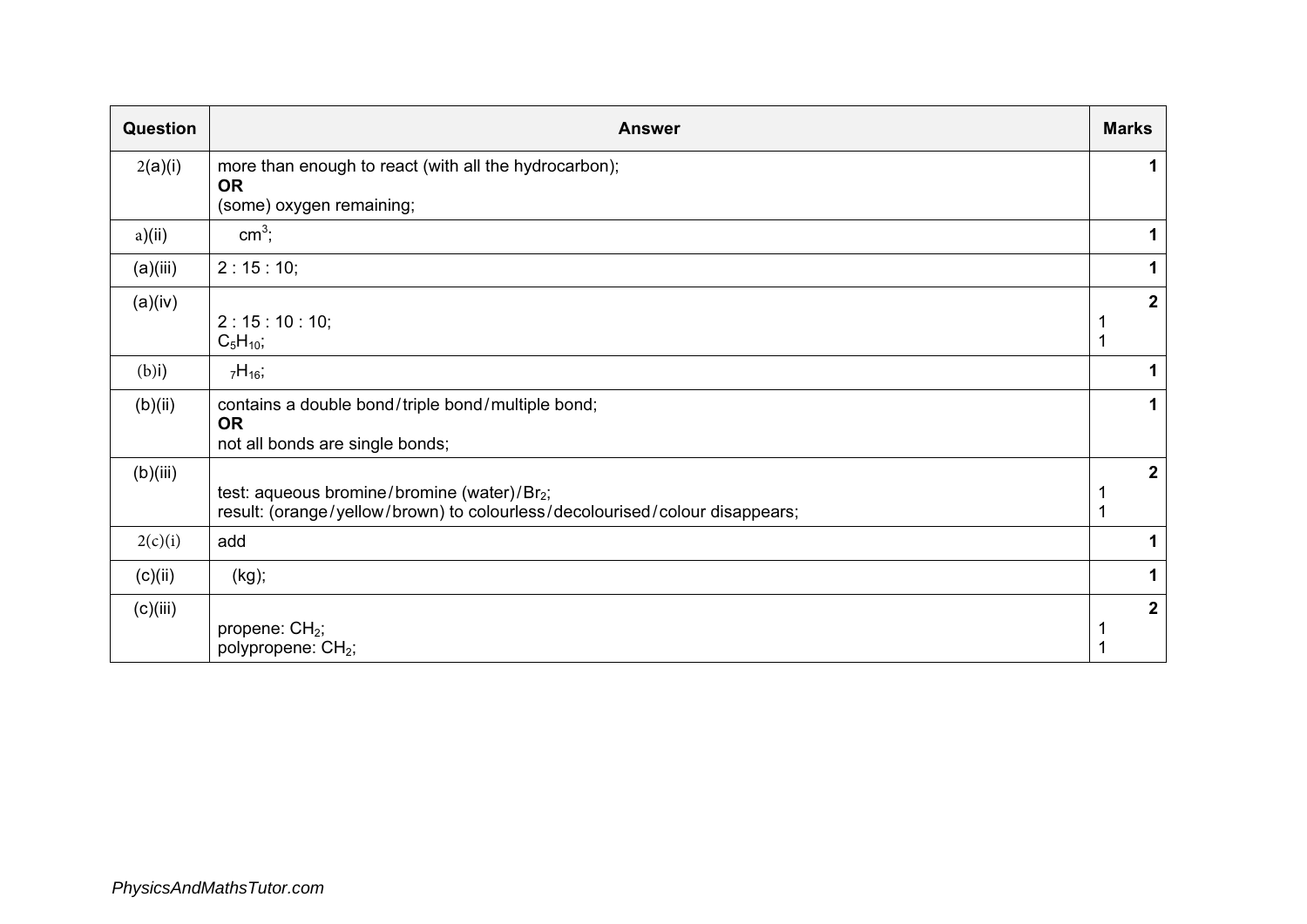| Question | <b>Answer</b>                                                                                                                                                                                                                                                                                                                                                                                                                                        | <b>Marks</b> |  |  |  |
|----------|------------------------------------------------------------------------------------------------------------------------------------------------------------------------------------------------------------------------------------------------------------------------------------------------------------------------------------------------------------------------------------------------------------------------------------------------------|--------------|--|--|--|
| 3(a)(i)  | /burning of a motor vehicle fuel or a named fuel which can act as a motor vehicle fuel;<br>com<br>incomplete combustion would produce CO;<br>complete combustion would produce CO <sub>2</sub> ;                                                                                                                                                                                                                                                     |              |  |  |  |
| (a)(ii)  | carbon dioxide: climate change / global warming / greenhouse effect;<br>carbon monoxide: poisonous/toxic;                                                                                                                                                                                                                                                                                                                                            | 2            |  |  |  |
| (a)(iii) | nitrogen and oxygen react or combine;<br>at high temperatures or in presence of spark;                                                                                                                                                                                                                                                                                                                                                               | $\mathbf{2}$ |  |  |  |
| (a)(iv)  | it reacts or combines with oxygen/NO + $\frac{1}{2}O_2 \rightarrow NO_2$ ;                                                                                                                                                                                                                                                                                                                                                                           | 1            |  |  |  |
| (b)      | any two from:<br>acid rain is formed;<br>$\bullet$<br>lowers pH or acidifies lakes/rivers or kills fish/aquatic animals;<br>$\bullet$<br>changes composition of soils or reduces fertility of soil or reduces crop yields/deforestation or kills crops or trees or<br>$\bullet$<br>plants or leaves/lowers pH of soil or increases acidity of soil;<br>attacks (limestone) buildings or statues;<br>$\bullet$<br>attacks metal (structures)/bridges; | $\mathbf{2}$ |  |  |  |
| Question | <b>Answer</b>                                                                                                                                                                                                                                                                                                                                                                                                                                        | <b>Marks</b> |  |  |  |
| (c)      | use of a catalytic converter;                                                                                                                                                                                                                                                                                                                                                                                                                        | 3            |  |  |  |
|          | $2NO + 2CO \rightarrow 2CO2 + N2$<br>species;<br>balancing;                                                                                                                                                                                                                                                                                                                                                                                          |              |  |  |  |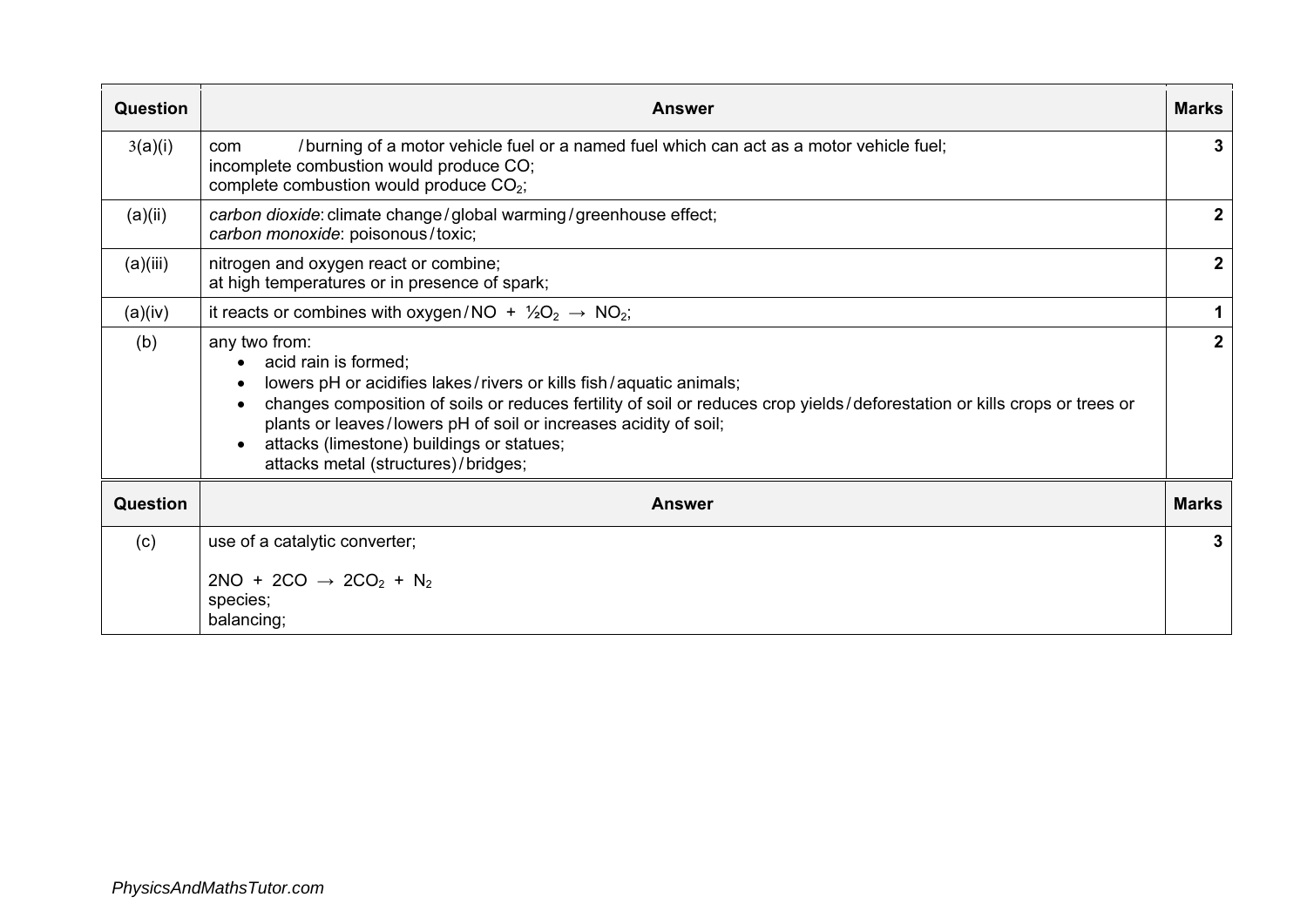| 4<br>(a | nitrogen and oxygen react<br>at high temperatures (in engine)                                                                                                                         | $[1]$<br>[1] |
|---------|---------------------------------------------------------------------------------------------------------------------------------------------------------------------------------------|--------------|
|         | <b>(b)</b> M1 carbon monoxide (converted to) carbon dioxide or 2CO + $O_2 \rightarrow 2CO_2$                                                                                          | $[1]$        |
|         | M2 (by) oxides of nitrogen (which are reduced to) nitrogen<br>or 2NO $\rightarrow$ N <sub>2</sub> + O <sub>2</sub> or 2NO <sub>2</sub> $\rightarrow$ N <sub>2</sub> + 2O <sub>2</sub> | $[1]$        |
|         | M3 hydrocarbons (burn) making water                                                                                                                                                   | $[1]$        |
|         | M4 products: any two from:<br>carbon dioxide, water, nitrogen                                                                                                                         | $[1]$        |
| (C)     | lead compounds are toxic or brain damage or reduce IQ or nausea or kidney<br>failure or anaemia                                                                                       | [1]          |
|         |                                                                                                                                                                                       | [Total: 7]   |